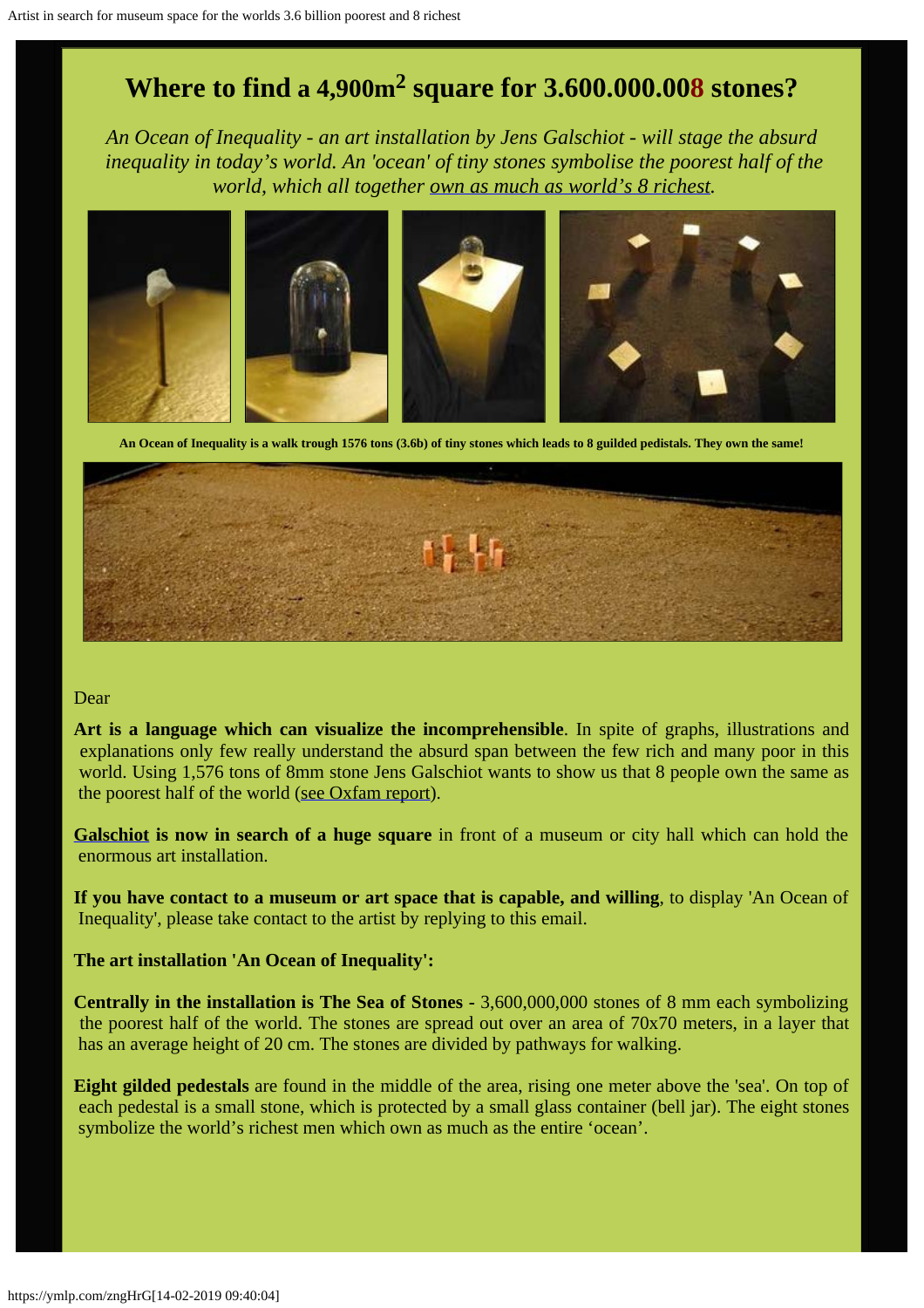

#### **Facts about the art installation:**

- **1,576 tons** of stones are needed.
- $\cdot$  This is **900 m<sup>3</sup>** of stones.
- Each of the **3.6 billion stone** is about 8 mm in size.
- **40 large truck** loads of stones are needed for the installation.
- **20cm** will be the average height of stones in a 70x70m square.
- **Two thirds around the globe,** is the reach of the stones, if placed in a long line (28,000km).

We can't wait to begin making the art installation. I hope you find the project interesting, and please don't hesitate to write if you have a good place to exhibit it.

Bellow you can see some of our other activities.

All the best.

Lasse Markus Cand. Soc. – Exhibition Manager at Gallery Galschiot

# **Other activities**

### **Movie about Galschiot in cinemas around Denmark**

**(So far it is in Danish only – sorry about that)**

**Sometimes we feel a bit heroic** when we make the great sculpture happenings around the world. Still we were quite surprised when a documentary about the latest happening exhibition in Bonn ended up in cinemas in Denmark's three largest cities.

**The film maker Stephan Brandt** joined our [\(very successful](http://www.galschiot.com/cop23-in-bonn/)) tour to the climate summit COP23 in Bonn, Germany, and he recorded our events and exhibitions. The phottage was made in to a documentary movie called "The doings of a crazy man" which he describes as follows:

*"The doings of a crazy man" takes the viewer all the way into Jens Galschiot's studio/workshop and follows the artist and his staff all the way to Bonn in Germany, where he makes a big art happening.*

**We are currently working to get the sculpture Unbearable** to the United States for several exhibitions. Afterwards it is going to Poland for COP24 climate summit.



**Happenings in Bonn**

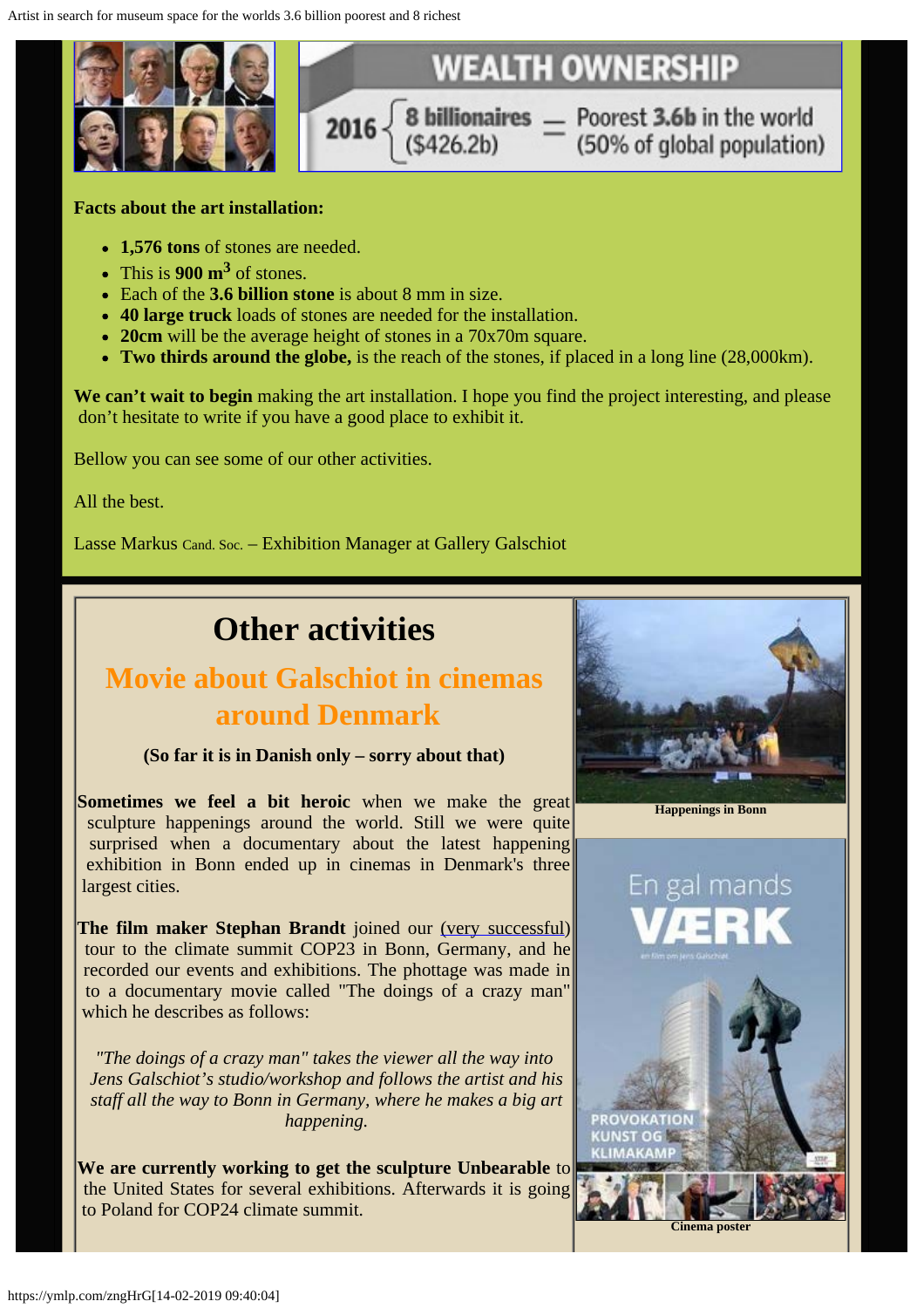## **Fuck Double Standard**

**The Sculpture ['Fuck Double Standard'](http://www.galschiot.com/fuck-dobbeltmoralen/)** was sold for 3.370 Euro through a national charity event 'Danmarksindsamling' in favor of the world's poor.

**The sculpture was actually quite critical towards Danish charity** (or rather the lack of it). It is a comment to the fact that Denmark has decimated its national development aid with an amount that is 50 times higher than what we can ever hope to collect at this charity event. These cut downs happen while the Danish people and Denmark get richer every year.

**The sculpture created a lot of debate** and we are very satisfied with the outcome of the art event. The buyer of the big finger was Morten Jeppesen from the presse bureau PressConnect.dk

### **Fundamentalism exhibition**

**The Children of Abraham[/Fundamentalism](http://fundamentalism.dk/en/)** is exhibited in Denmark's second largest city, Aarhus from March to June. The sculpture shows the [600 darkest and brightest quotes](http://www.fundamentalism.dk/quotesearch/index.php?lang=GB) from the Bible, the Torah and the Quran.

**Now the city's schools**, libraries and cultural institutions will get involved in order to make a constructive debate about Judaism, Christianity and Islam, the religions' differences and (many) similarities and their dark and bright sides.



**The sculpture Fuck Double Standard**



**The Sculpture Fundamentalism**



### **This mail has been sent from Gallery Galschiøt**

**Galleri Galschiot** Banevænget 22 DK, 5270 Odense N